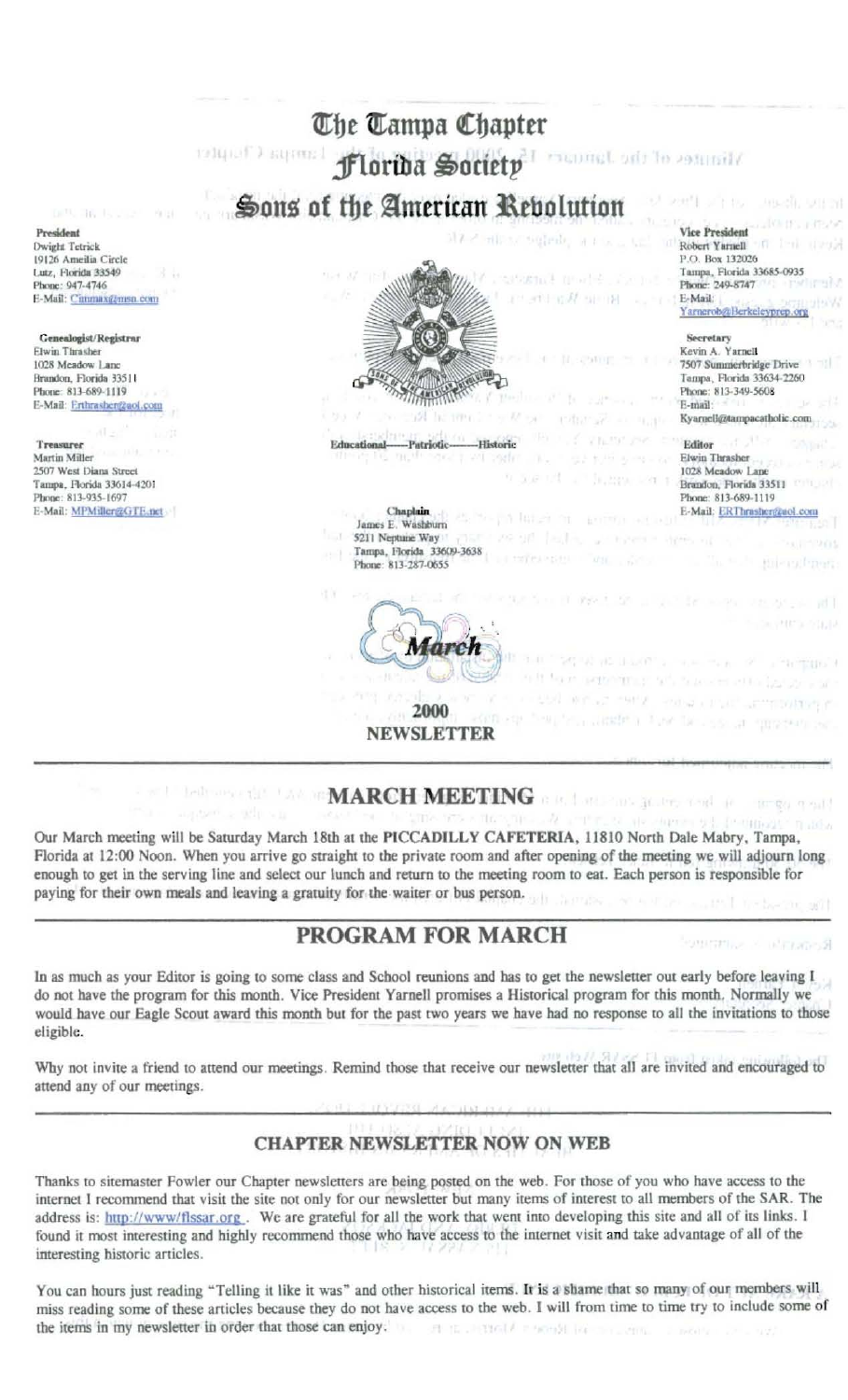# **Minutes of the January 15, 2000 meeting of the Tampa Chapter SAR**

In the absence of the President, Secretary Yarnell presided over the meeting until the installation of new officers had been completed. The secretary called the meeting to order at 12:05. Chaplain Jim Washburn gave the invocation and Kevin led the pledge to the flag and the pledge to the SAR.

Members present: Dwight Tetrick, Elwin Thrasher, Marty Miller, Jim Washburn, Barry Rich, and Kevin Yarnell, Welcome guests: Janett Tetrick, Billie Washburn, Jack and June Bolen, West Central Regional VP Charles Schaeffer and his wife.

The membership approved the minutes of the December meeting as published in the newsletter.

The secretary reported on the absence of President Yarnell. He was coaching a soccer game in Orlando. The secretary presented to Compatriot Schafer, the West Central Regional Vice President, our score sheet for the 'chapter challenge' contest. Secretary Yarnell reported to the membership that the chapter had posted its highest score in recent memory, topping last year's number by more than 20 points. Compatriot Schafer congratulated the chapter on the fine work represented by the score.

Treasurer Marty Miller had no formal financial report as the chapter books were being audited. The board of governors, at the December meeting, asked the secretary to perform the audit. The secretary reported to the membership that all was in order and complemented the treasurer on the fine work.

The secretary reported having received two essays for the annual contest. One would be chosen and sent on to the state competition,

Compatriot Schafer was introduced to perform the installation of officers for the year 2000. He began be reminding the elected officers and the membership of the parable of the talents and charged the elected officers to do their best in performing their duties. After all had been swore, newly elected president Tetrick was presented the gavel, his membership badge and neck ribbon, and perhaps most importantly, the president's notebook.

The meeting adjourned for lunch.

The program for the meeting consisted of a 15 minute segment from a recent A&E film entitled "The Crossing" which recounted the events surrounding Washington's crossing of the Delaware and the subsequent battle.

MARK RESPUT

The 50/50 drawing fell to Janet Tetrick.

The president Tetrick led the recessional, the chaplain offered the benediction, and the meeting adjourned at 1:41

Respectfully submitted,

**NUMBER OF STREET** 

Kevin Yarnell Chapter Secretary

The following taken from FLSSAR Web site.

THE AMERICAN REVOLUTION. INCLUDING ALSO THE BEAUTIES OF AMERICAN HISTORY

NEW YORK

DERBY AND JACKSON 119 NASSAU STREET

#### A RARE ACT OF PUBLIC MUNIFICENCE

We give below an anecdote of Robert Morris, as related by Judge Peters, showing the style in which this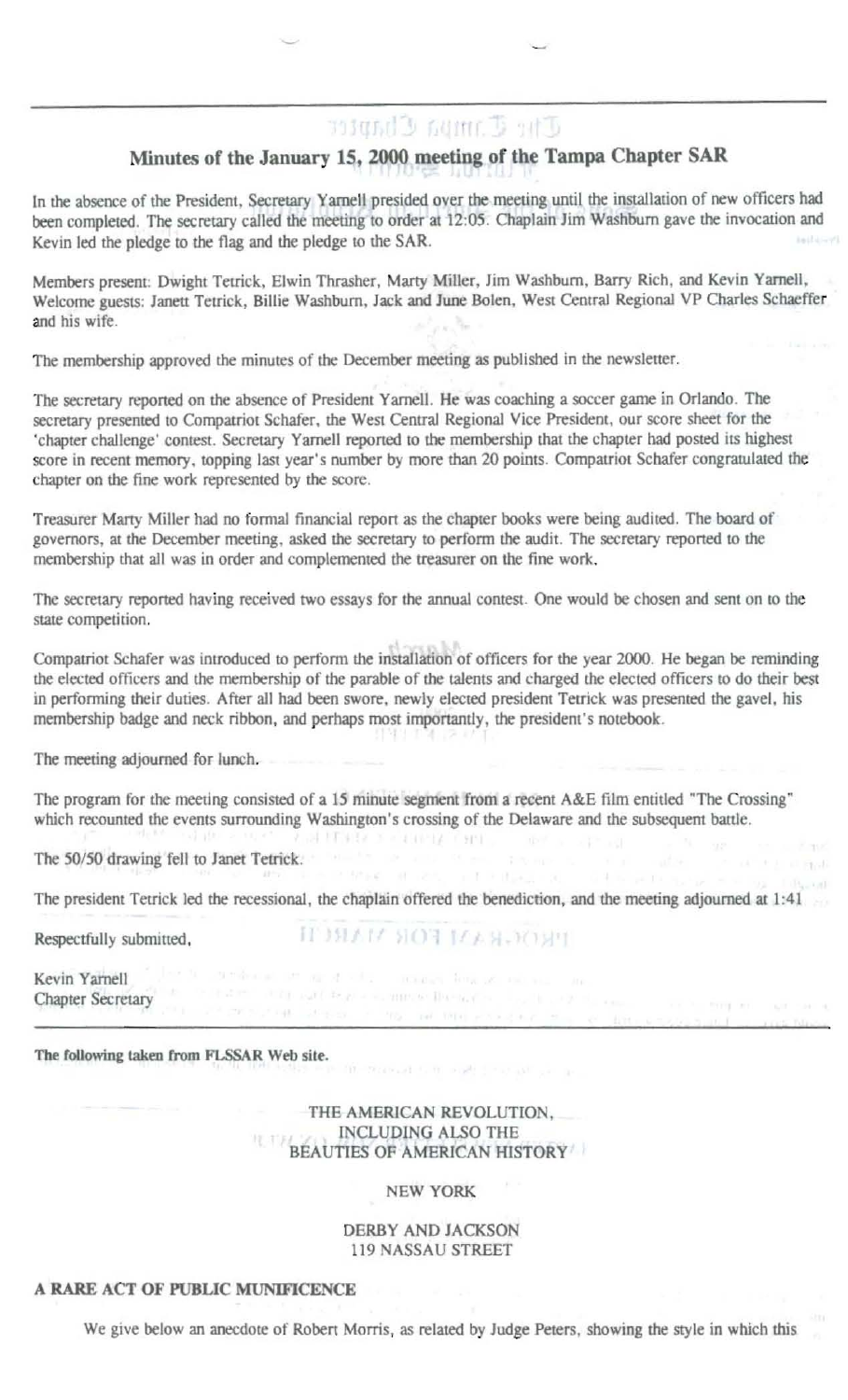benevolent individual bestowed unbounded favors on our country, when, in the hour of need, she was most in want of necessaries on which the fate of the contest would depend. We give it I exactly his own language.

"In 1779, or 1780, two of the most distressful years of the war. General Washington wrote to me a most alarming account of the prostrate condition of the military stores, and enjoining my immediate exertions to supply deficiencies. There were no musket cartridges but those in the men's boxes, and they were wet; of course, if attacked, a retreat or a rout was inevitable. We (the board of war) had exhausted all the lead accessible to us, having caused even the spouts of houses to melted, and had offered, abortively, the equivalent in paper of two shillings specie for lead. Inding the direction that the finished and was of through Clark in conduct radio will must

"I went, in the evening of the same day in which I received this letter, to a splendid entertainment given by Don Mirailles, the Spanish minister. My heart was sad, but I had the faculty of brightening my countenance even under gloomy disasters, yet it seems then not sufficiently adroitly. Mr. Morris. who was one of the guests, and knew me well, discovered some casual traits of depression. He accosted me in his usual blunt and disengaged manner -'1 see some clouds passing across the sunny countenance you assume -what is the matter?' After some hesitation I showed him the general's letter, which I brought from the office with the intention of placing it at home in a private cabinet. He played with my anxiety, which he did not relieve for some time.

"At length, however, with great and sincere delight, he called me aside, and told me that the 'Holken' privateer had just arrived at his wharf, with ninety tons of lead, which she had brought as ballast. It had been landed<br>at Martinique, and stone ballast had supplied its place, but this had been put on shore, and the lead 'You shall have my half of this fortunate supply; there are the owners of the other half,' (indicating gentlemen in the apartments.) 'Yes, but I am already under heavy personal engagements, as guarantee for the department, to those and other gentlemen.'

"'Well,' rejoined Mr. Morris, 'they will take your assumption with my guarantee.' I instantly, on these terms, secured the lead, left the entertainment, sent for the proper officers, and set more than one hundred people at work during the night. Before morning a supply of cartridges was ready and sent off to the army."

#### COURAGEOUS YOUNG WOMAN

At the attack on the Middle Fort, at Schoharie, by the British and Indians, on the 17th of October, 1780, an interesting young woman, perceiving, as she thought, symptoms of fear in a soldier, who had been ordered to a well, (without the works, and within range of the enemy's fire,) for water, snatched the bucket from his hands and ran for it herself. Without changing color, or giving the slightest evidence of fear, she drew, and brought pail after pail to the thirsty soldiers, and wonderful to relate, she escaped without receiving one single injury.

#### **GOVERNOR CLINTON**

At the conclusion of the struggle for independence, virulence against the tories was the order of the day, and once a British officer was placed on a cart, in the city of New York, to be tarred and feathered. This was the signal for violence and assassination. Governor Clinton, at this moment rushed in with a drawn sword, and rescued the victim at the risk of his life.

#### REMARKABLE INCIDENT

A very singular occurrence took place at the siege of Augusta. Two outlaws, distinguished by the enormity of their offences, were taken and condemned to die. Every soldier in the army shrunk from the office of hangman. It was at length determined that one deemed least guilty should be pardoned, provided he would act as executioner of the other. The terms were accepted, and the most atrocious culprit turned off. He who was pardoned had little time for triumph, for his part was just performed, before a four pound shot from the enemy's battery struck him on the breast, and laid him dead by the side of the man whom he had just hung.

#### THE TABLES TURNED

In August, 1775. General Gage sent two armed schooners from Boston to Machias, with cash, to buy livestock, and gave orders to take the stock by force, if the inhabitants would not sell it. They did refuse; --the crews of the schooners then attempted to take off the stock by force, upon which the inhabitants rose, made all the men prisoner, seized on the schooners and cash, and shared about 5 lbs. Sterling a man.

i

### ALLANTRY OF THE GLOUCESTER MILITIA

On the 9th of August, 1775, the British sloop of war Falcon, Captain Linzee, hove in sight off Gloucester, Massachusetts, in quest of two schooners from the West Indies, bound to Salem, one of which he soon brought to; the other taking advantage of a fair wind, put into Gloucester. Linzee having made a prize of the first, pursued the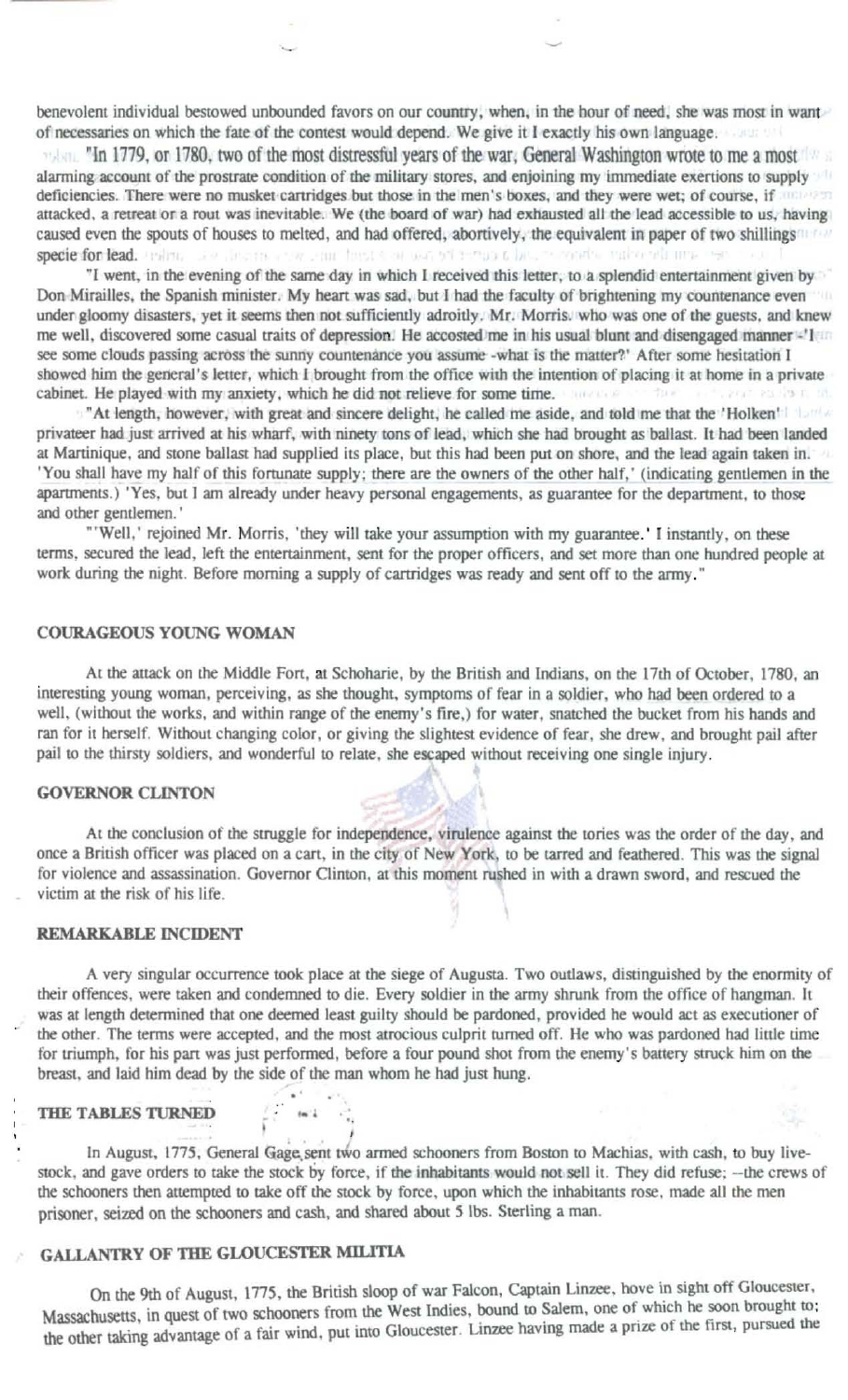second into the harbor, bringing his prize along with him. The material and additional material and an analyzed

He anchored, and sent two barges with fifteen men in each, armed with muskets and swivels, and attended by a whale-boat, in which was a lieutenant and six privates, with orders to seize the other schooner and bring her under the Falcon's bow. The militia and other inhabitants, indignant at this daring attempt, prepared for a vigorous resistance: - The bargemen under the command of the lieutenant boarded the schooner at the cabin windows, which provoked a smart fire from the people on shore, by which three of the enemy were killed, and the lieutenant wounded in the thigh, who thereupon returned to the sloop of war. The state of the state of the state of the state of the state of

Linzee then sent the other schooner and a cutter he had to attend him, well armed, with orders to fire on the "damn'd rebels" whenever they could see them, and then he would in the mean while cannonade the town; he immediately fired a broadside into the thickest settlements; and looking with diabolical pleasure to see what havoc his cannon might make  $=$  = 'Now,' said he, 'my boys we will aim at the damn'd Presbyterian Church. Well done, my brave fellows; one shot more and the house of God will fall before you.' syas li fe man

Not a ball struck or wounded a single individual, although they went through the houses in almost every direction filled with women and children. The small party on the water-side performed wonders, for they soon made themselves masters of both the schooners, the cutter, the two barges, the boat and every man in them. In the action, which lasted several hours, the Americans had but one killed, and two wounded; of the British, thirty-five were taken prisoners, and several wounded. The next day the Falcon warped off, with the loss of half of her crew, as well as the loss of her prize, tender, and boats. Lever bull and the bould structure that leads the more and sound of the about the collection of the company of the collection of the collection of the collection of apart of the Pies. Set it an alleged the search interest and many states of animals and search of design the well (ii)

Portugal Line and Display

weakness. There is the example of the properties and the second state of the second of the second of the second state of the second state of the second state of the second state of the second state of the second state of and service and perfect to international site and support of the property of the control of the service of persons all and in it to be player and with the could be a sit from it itself. Sit that military and

#### **AND RESERVED AND NO TO A REPORT**

in 1979 and Armour, officially the same in the second of the control stands of the starts wilded interesting young weising perceiving, as the concept is vingnores to a solidae, who had been analyzed in a the mass of a computation of the Company of the company of the company of the company of the company of the tail by the country when a settlement or giving the shipping of the other of the disc and the mail the state of and a change of the control of a control of the state of the state of the control of the control of the time

#### **ZOLZSTEROZSENOJ**

An income cars in the second cars in the nding them by lower one returns denote a pone 6. centre" à consumer a l'erre approven hancoursquist ent where it note of the detector



the figure of an income show that the company of a summer the company of the figure of the figure of the property of the M. Arminical care and a compromised in solid a solid when becomes an instruction asset to man and as a show enterprise to about the sole and because of the control of the state of the state of the state the other. The terms were accepted and the most areas cosen torred out. He who was particlered had middled the country the country of the productions and the south of the recountry the entirety in high-term coupled to the country of the is to loten built as after the right off per decoders of them are to be latent trans-



Editor Tampa Chapter SAR 1028 Meadow Lane

case in the month of the service of the main

major administrative and a large security of a structure of a structure

this has been and a seriously show it had



**Address correction requested and a many contract of the Address correction requested** He article and in this in a social setting the technically hard of morph you at one off of the solution materials. The signess of setting the this terms and a subsequence and under the stamped as well as a series than any

 $1161.11(1)$ 

**BROTTWING!** 

 $-100$ 

Kevin A. YARNELL 7507 Summmerbridge Dr. Tampa,, FL 33634-2260

post and the the it meet great point it in a state to so that it is a con-

in Booking the engineering in the group second term in entry only our man factor of the construction for the page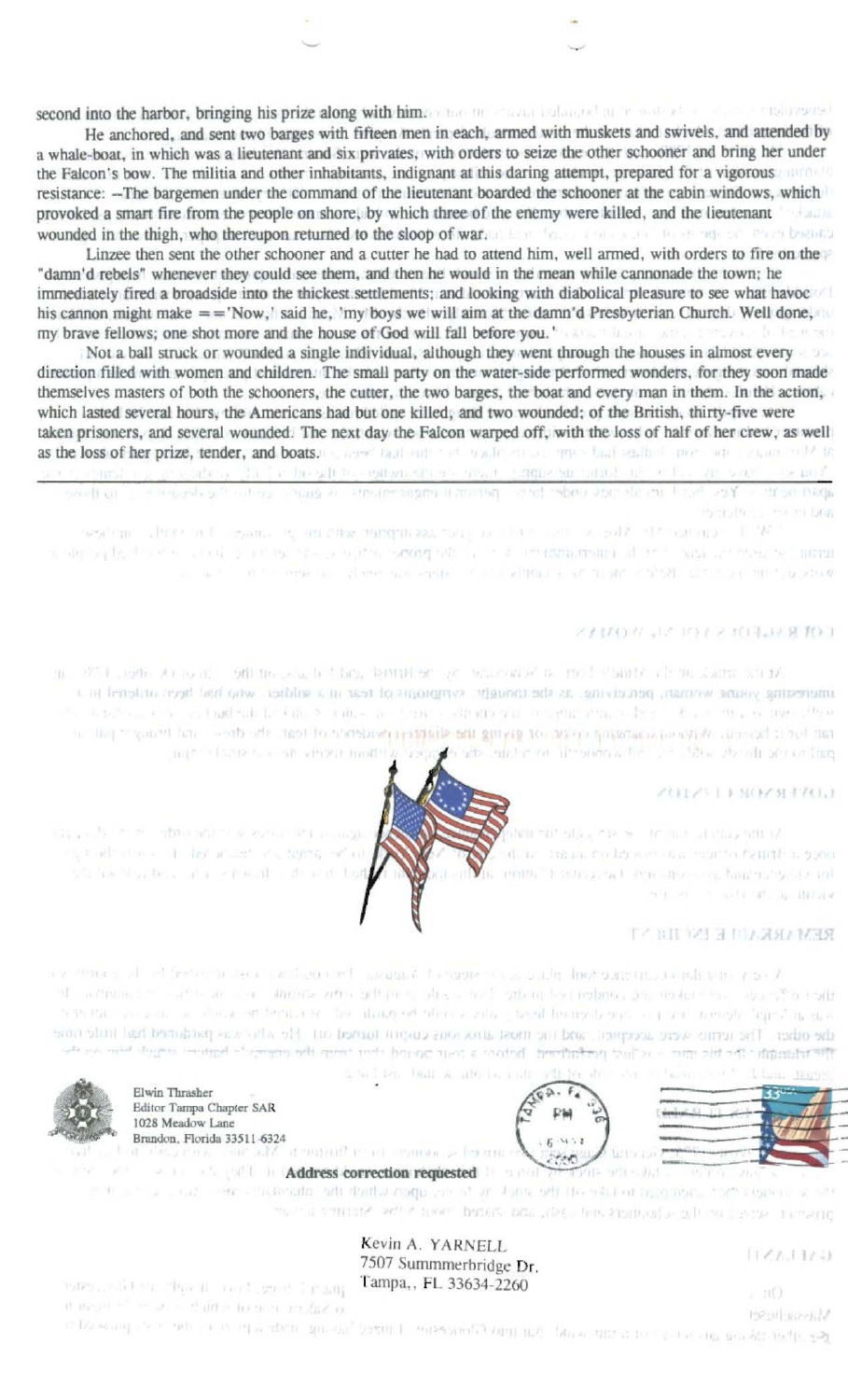Minutes of the February 19, 2000 meeting of the Tampa Chapter SAR

President Tetrick called the meeting to order at 12:04. Chaplain Jim Washburn gave the invocation and Dwight led the pledge to the flag and the pledge to the SAR.

Members present: Dwight Tetrick, Elwin Thrasher, Marty Miller, Jim Washburn, Cy Gamber, Jim Chambers, Bob Yarnell, and Kevin Yarnell, Welcome guests: Janett Tetrick, Billie Washburn, Jack and June Bolen, and Joshua Corbin.

The membership approved the minutes of the January meeting as published in the newsletter.

The secretary reported that he had filed the annual state report including payment of dues for the chapter. Also, he attended the USF army ROTC military ball and awards ceremony on Feb. 18 where he presented a silver ROTC medal to, as it turned out, one of his former students.

Treasurer Marty Miller reported the chapter's financial transactions over the course of the past month. The current balance is \$2,364.48.

Vice president Yarnell reported on the cancellation of three of the four high school speakers due to last minute commitments that could not be altered.

Elwin Thrasher, our newsletter editor, ask that all items for the March edition be sent to him early so that he can publish the newsletter prior to his vacation.

President Tetrick alerted the chapter to the fact that we now have our own web site. Compatriot Fowler, the state webmaster, worked with Elwin to get the necessary information. The address is www.flssar.org/fl-tamp.htm

Jim Washburn reported on an editorial in the Tampa Tribune about a constitutional amendment to allow Congress to prohibit flag burning and desecration. The editorial pointed out that these acts are not common and questioned whether the serious step of amending the constitution was appropriate. Jim commended the editorial to the membership for reflection.

The meeting adjourned for lunch.

President Tetrick reconvened the meeting and introduced VP Yarnell. Bob explained the purpose of the program was to reflect on George Washington. We had invited four high school students to help with this, but, as reported earlier, most had to cancel at the last minute. Bob introduced Kevin who, in tum, introduced Joshua Corbin. Joshua is a high school senior at Tampa Catholic High School. He hopes to pursue an engineering degree at USF in the fall.